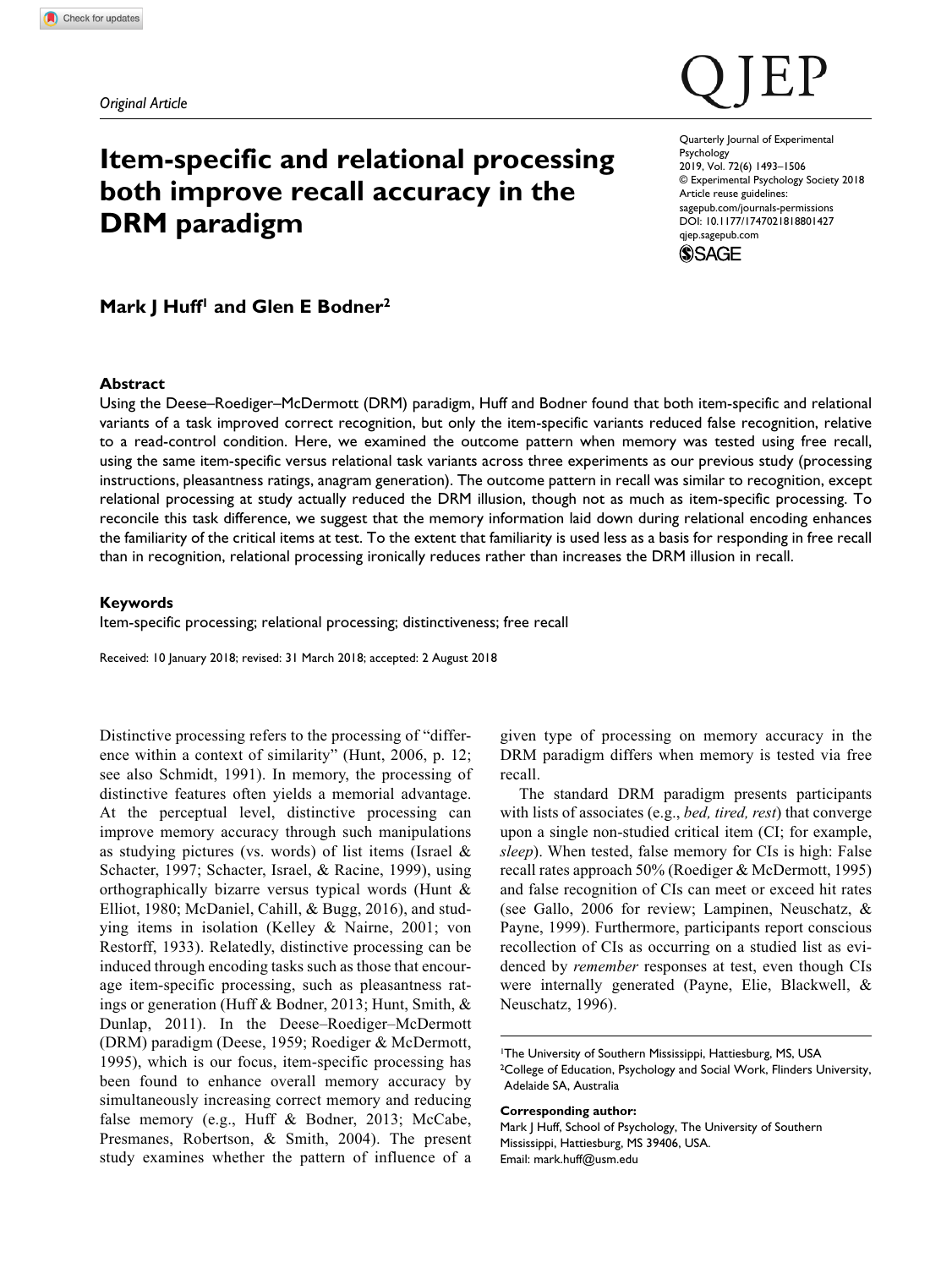The DRM illusion is typically accounted for through either a gist-extraction or an activation-monitoring process. According to fuzzy-trace theory (Brainerd & Reyna, 1990, 1998), studying a list of words encodes both a verbatim and gist memory representation. The verbatim representation contains the specific list item or the contextual details of the item, and the gist representation contains the overall thematic meaning of the list. As the CI does not contain a verbatim trace (because it was not studied), the DRM illusion is suggested to occur due to a stored gist representation, which is strengthened through the thematic consistency of the list items (Brainerd & Reyna, 2002). Separately, activation-monitoring theory (Roediger, Balota, & Watson, 2001) posits that the DRM illusion reflects a two-stage process in which the CI is activated implicitly through a spreading-activation process at encoding (Collins & Loftus, 1975), followed by a monitoring failure to reject this activation at test. In the standard DRM paradigm, both accounts are confounded as list items are thematically and associatively related. Recently, however, paradigms examining various levels of thematic and associative relations have supported both accounts (Huff, Coane, Hutchison, Grasser, & Blais, 2012; Huff, McNabb, & Hutchison, 2015; Hutchison & Balota, 2005), suggesting that both gist extraction and associative activation contribute to the DRM illusion.

Given the robustness of the DRM illusion, researchers have often sought methods with which to reduce it. Successful methods include repeated study presentations (Benjamin, 2001; McDermott, 1996), instructional warnings presented before study and/or test (Gallo, Roediger, & McDermott, 2001; McCabe & Smith, 2002; Neuschatz, Payne, Lampinen, & Toglia, 2001), and requiring source monitoring of the origins of one's memories at test (Johnson, Hashtroudi, & Lindsay, 1993; Multhaup & Conner, 2002; although see Hicks & Marsh, 2001, for exception). Manipulations that induce distinctive encoding of the list items have also been successful at reducing the illusion, including picture presentations (Israel & Schacter, 1997), unique fonts (Arndt & Reder, 2003), mental imagery (Bodner, Huff, Lamontagne, & Azad, 2017; Foley, Wozniak, & Gillum, 2006; Gunter, Bodner, & Azad, 2007; Oliver, Bays, & Zabrucky, 2016; Robin, 2010), pleasantness ratings (Gunter et al., 2007; Huff & Bodner, 2013), and anagram generation (Bodner et al., 2017; Gunter et al., 2007; Huff & Bodner, 2013; McCabe & Smith, 2006). Some of these distinctive manipulations, such as generation, can induce a *mirror effect* (Glanzer & Adams, 1990)—an increase in correct memory coupled with a decrease in false memory—relative to a read-only control task.

Two loci for the benefits of distinctive processing have been posited: enhanced encoding and enhanced memory monitoring at test (see Huff, Bodner, & Fawcett, 2015, for a review). According to the *impoverished relational*  *encoding* account (Hege & Dodson, 2004; Hockley & Cristi, 1996), distinctive processing operates at study by disrupting the thematic consistency of the list (Brainerd & Reyna, 2002) or by reducing the implicit associations shared between list items and the CI (Roediger et al., 2001). However, distinctive processing can also lead participants to adopt a global-decision strategy at test termed a *distinctiveness heuristic*. This heuristic refers to a testbased monitoring process wherein memory items are reported only when accompanied by the recollection of distinctive details from the encoding task. Recollection of these details provides diagnostic evidence that the item was studied, whereas their absence can be used to reject items through a recall-to-reject disqualifying monitoring process (Gallo, 2004).

In a recent series of studies, we have used signal-detection indices to demonstrate that both mechanisms can contribute to the memory improvements gained via distinctive processing, at least when memory is tested via recognition (Bodner et al., 2017; Gunter et al., 2007; Huff & Bodner, 2013; Huff, Bodner et al., 2015; for a similar account, see Hunt  $&$  Smith, 2014). Here, we illustrate this pattern using the Huff and Bodner study, which served as the template for our current study. In each of the three experiments, we compared the effects of item-specific versus relational encoding on correct and false recognition relative to a read-only control group. We then applied our signal-detection approach to measure the effects of each type of processing on encoding (memory information, as indexed by *d*') and retrieval (memory monitoring via a distinctiveness heuristic, as indexed by lambda). At study, the item-specific groups focused on the unique features of each of the DRM list items, whereas the relational groups focused on the shared characteristics of the list items (Hunt & Einstein, 1981). Across experiments, item-specific and relational variants were created via different processing instructions, or were embedded in either a pleasantness rating task or an anagram generation task.

As highlighted in Figure 1 (top panel), across experiments, Huff and Bodner (2013) found that both item-specific and relational variants improved correct recognition relative to the read-control groups. This improvement was due to a combination of more information having been encoded about the list items (as shown by a higher memory information index) and an increase in memory monitoring at test (as shown by a higher memory monitoring index). As Figure 1 also illustrates, item-specific processing also reduced false recognition, by both reducing the amount of encoded memory information for CIs and increasing monitoring at test, relative to the read groups. Relational processing, in contrast, did not reduce the amount of information encoded about the CIs, but it did increase monitoring at test (as much as for item-specific processing, as shown in the right panel of Figure 1). Critically, the increase in monitoring following relational processing was ineffective at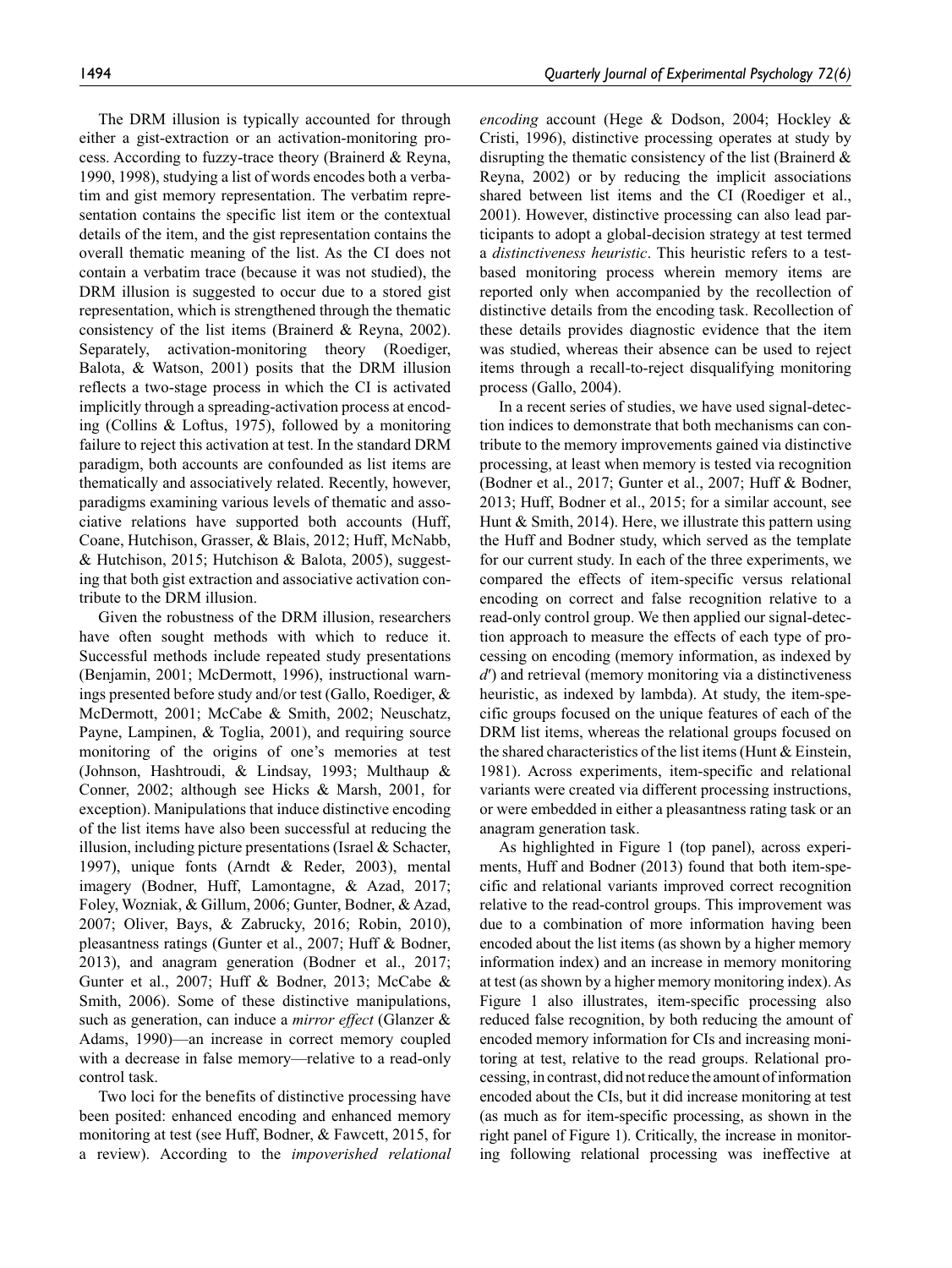

**Figure 1.** Pooled recognition data from Experiments 1 to 3 from Huff and Bodner's (2013; top) study, and pooled recall data from Experiments 1 through 3 of the current study (bottom).

reducing false recognition because information about the CIs had already been encoded. Thus, there was evidence for elevated monitoring akin to a distinctiveness heuristic in both the item-specific and relational groups, but it was not effective for the relational groups. In general, whether a given encoding task improved memory accuracy depended less on the type of task and more on whether it was set up to primarily induce item-specific or relational processing.

The signal-detection approach thus provides valuable insights into the effects of different encoding manipulations and strategies on recognition accuracy. However, Huff and Bodner (2013) noted two limitations of their signal-detection approach. First, the signal-detection indices are strictly quantitative—they capture the *amount* of memory information and the *amount* of monitoring—and cannot identify qualitative differences in specific types of information that participants encode or monitor for at test. Second, the approach cannot be applied in tasks other than recognition, such as free recall.

The primary goal of our study was to investigate whether item-specific and relational processing in the DRM paradigm yield similar or different outcomes when memory is tested via free recall rather than recognition. There have been several demonstrations that distinctive

encoding can reduce the DRM illusion in recall, including picture presentation (Oliver et al., 2016; Smith, Hunt, & Dunlap, 2015), pleasantness ratings (Hunt et al., 2011), and anagram generation (McCabe & Smith, 2006), though few studies have compared distinctive encoding relative to both relational encoding and a read control. In a notable exception, Thomas and Sommers (2005; Experiment 2) embedded DRM list words in sentences that either converged or diverged with the list theme which were then compared with a read task in younger and older adults. Consistent with item-specific encoding effects, the DRM illusion was reduced for divergent sentences relative to convergent sentences and reading, which, in turn, were equivalent in both age groups. However, correct recall was lower for both sentence conditions relative to read, indicating that divergent sentences did not improve correct memory, contrary to what is usually found with item-specific tasks in recognition. Separately, Burns, Jenkins, and Dean (2007) found that item-specific instructions produced a mirror effect in recall relative to relational and read conditions. However, Butler, McDaniel, McCabe, and Dornburg (2010) found both a reduction in correct recall and an increase in DRM false recall compared with reading using a similar set of item-specific instructions in older adults. Therefore, although item-specific and relational processing effects are relatively consistent in recognition, the pattern in recall has been less consistent. Our experiments therefore aimed to provide additional tests of the reliability of item-specific and relational processing effects on correct and false recall.

There are reasons to expect that the effects of itemspecific versus relational processing may show a different outcome pattern in recall than they did in recognition. Typical implementations of distinctive encoding tasks emphasise item-specific processing and primarily enhance recollection (e.g., Yonelinas, 2002). In contrast, relational versions of those same tasks, which focus on thematic or associative processing of the list items (e.g., Brainerd & Reyna, 2002; Roediger et al., 2001), primarily enhance CI familiarity. Furthermore, it is generally assumed that recall is more monitoring-heavy and recollection-based and, in turn, is less automatic and familiarity-based than recognition (Koriat & Goldsmith, 1996; Mandler, 1980; Roediger & Guynn, 1996; Yonelinas, 2002), given that participants must self-generate memory candidate items in recall. A counterintuitive prediction follows, namely, that relational processing of DRM lists at study might improve free-recall accuracy relative to a standard readcontrol task. Specifically, relational processing should lead the CIs to feel familiar when they come to mind at test, but if familiarity is not the primary basis for outputting items in recall, then participants might not output them. If so, relational processing might not increase false memory relative to item-specific processing in recall, unlike the case when recognition memory is tested.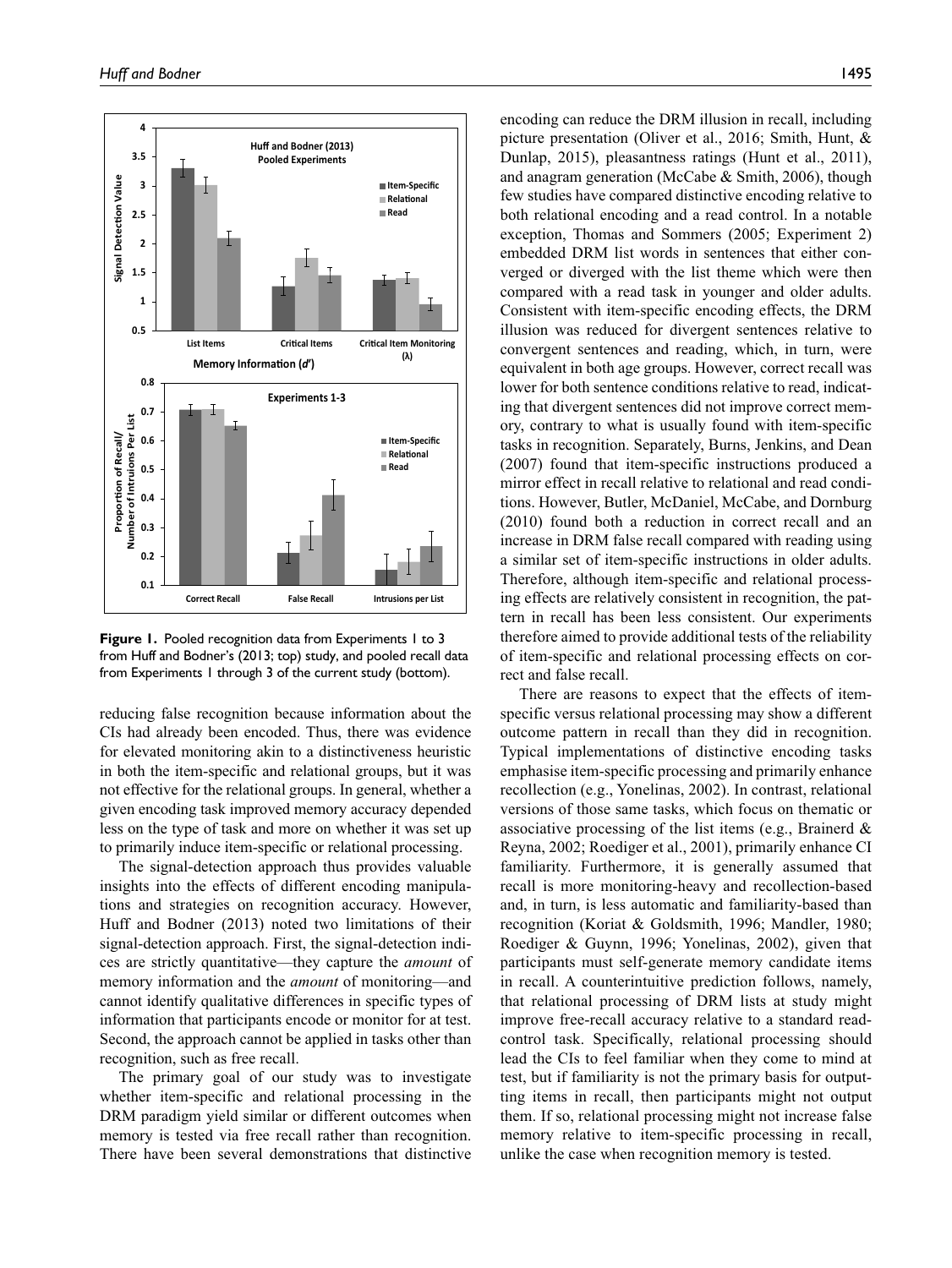To accomplish our primary goal, we report three freerecall experiments that compared the effects of the same item-specific and relational processing task variants (relative to a read-control group) used by Huff and Bodner (2013) in recognition: processing instructions (Experiment 1), pleasantness ratings (Experiment 2), and anagram generation (Experiment 3). In each of the experiments, the item-specific and relational task variants were designed to encourage the processing of unique or related features, respectively. Although pleasantness ratings and generation tasks are traditionally used as item-specific tasks (see Gunter et al., 2007; Hunt & Einstein, 1981), Huff and Bodner demonstrated that the type of processing recruited is contingent upon structure of these tasks and not the task itself. We expected item-specific variants to elicit a mirror effect pattern relative to the read group. The relational variants were similarly expected to increase correct recall due to the elaborative processing involved, but unlike in recognition, we expected that relational processing might also work to reduce false recall, based on the logic laid out above.

In the absence of our signal-detection approach, a secondary goal of our study was to examine whether measures of recall dynamics might be useful for identifying the encoding and monitoring processes used in free recall. As an example, Burns et al. (2007) found differences in the recall rates between item-specific, relational, and read instructions using cumulative-recall curves plotted over three consecutive recall tests. These differences demonstrate that aspects of the recall process beyond mean recall rates can be informative regarding how processing instructions at encoding affect item output during recall.

In our current experiments, we report three metrics (for others, see the Online Supplementary Material). First, we measured whether item-specific and relational processing strengthen memory for list items from similar serial positions relative to reading. Item-specific processing has been shown to diminish primacy effects but enhance recall from the middle positions and the recency portion of a list relative to reading (Seiler & Engelkamp, 2003). We expected that item-specific encoding would produce a similar pattern, but we did not know whether the same would be true of relational processing. However, given that both types of processing can be considered "deep" in terms of level of processing, their serial position curves might well be similar. Second, we measured whether the test output position of falsely recalled CIs differed across groups. We note that this analysis has previously been reported by Roediger and McDermott (1995) but, to our knowledge, has not been used to examine processing effects on false recall. If the three groups monitor their memory in qualitatively different ways during recall, then the output position for CIs could differ. Of course, differences in these recall dynamics could reflect contributions of either encoding or retrieval

process, but nevertheless they would provide useful information about how processing types influence correct and false recall. Finally, we also compared the rate of extra-list intrusions for the two task variants relative to reading. If item-specific and relational task variants lead to more stringent memory monitoring at test, we might observe a reduction in extra-list intrusions relative to the read group.

## **Experiment 1: processing instructions**

In Experiment 1, groups receiving either item-specific or relational processing instructions for a set of DRM lists were compared with a read-only control group. Both types of instruction were expected to improve correct recall relative to reading. Item-specific instructions were further expected to reduce false recall relative to reading. Unlike in recognition, we expected that relational instructions might reduce false recall relative to reading. This expectation follows because relational processing should work to increase the familiarity of the CIs, and recall is less reliant on familiarity. Extra-list intrusions and recall dynamics were also analysed to provide novel information regarding the locus of the effects of these two processing variants on recall accuracy. We also explored whether extra-list intrusions provide a potentially sensitive indirect method of gauging monitoring processes at test, which, based on Huff and Bodner (2013), are expected to be used more by the item-specific and relational groups relative to the readcontrol group. We expected that extra-list intrusion rates would be low when monitoring processes were elevated.

#### *Method*

*Participants.* University of Calgary undergraduates participated for psychology course credit and were randomly assigned to either the item-specific, relational, or read instruction group (36 per group).

*Materials.* The 12 DRM lists yielding the highest rates of CI recognition in Huff and Bodner (2013) were divided into two counterbalanced sets of six lists. List set was assigned to participants at random. The six lists were then randomly ordered for each participant. Each list contained 12 items at least four letters in length, presented in descending order of backward-associative strength.

*Procedure.* Participants were tested individually via computer. They were informed that they would see a series of lists consisting of words displayed individually and would need to be read the items on the lists aloud. The item-specific group was further instructed that for each word, they should "think of a unique characteristic of each word that differentiates it from the other words on the list." The relational group was further instructed to "concentrate on what the words in that list have in common and associate them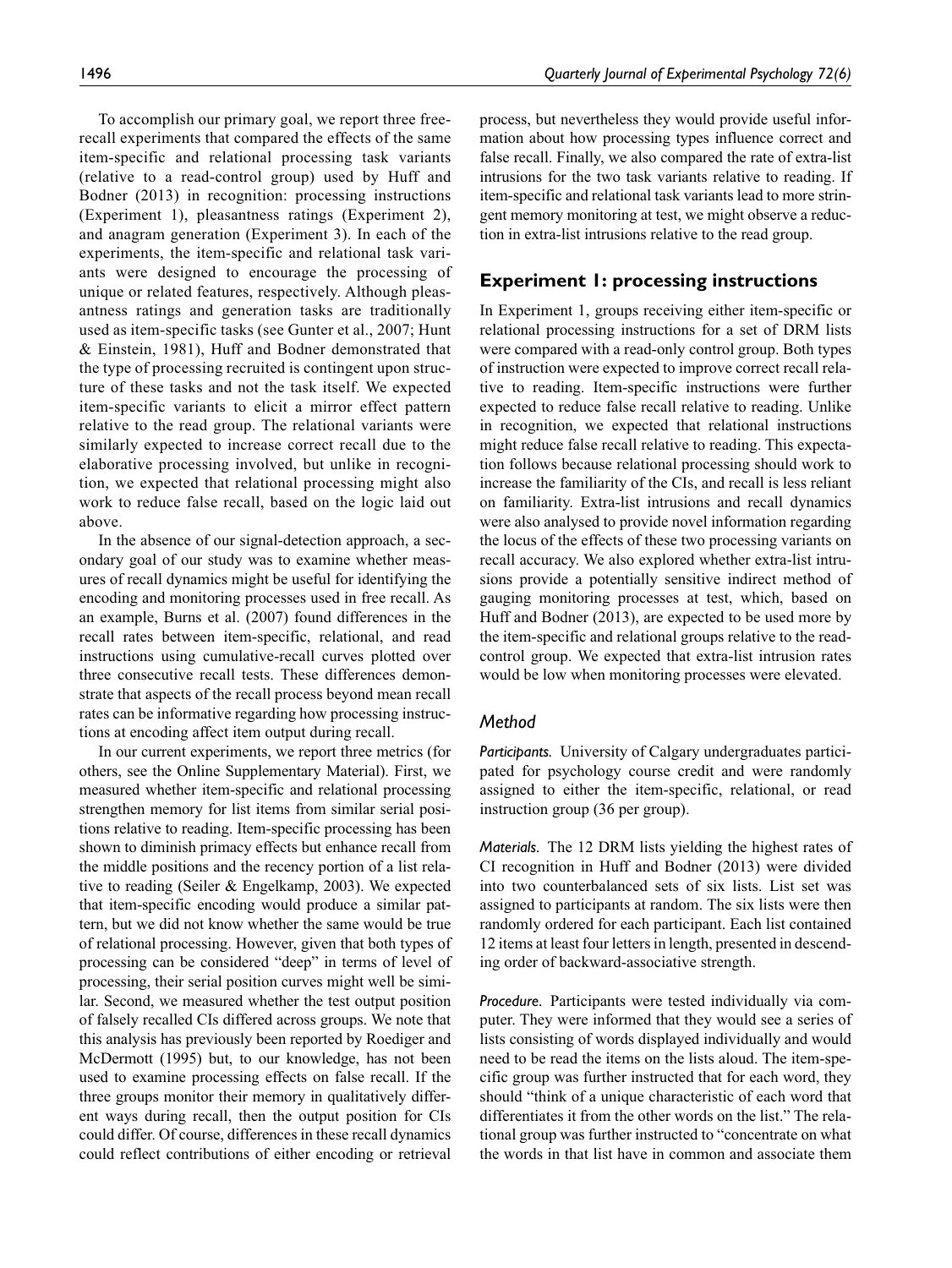**Table 1.** Mean (*SD*) proportion of recall of correctly studied list items, critical items, and number of intrusions recalled per list as a function of read, item-specific, and relational groups in Experiments 1 through 3.

|                                       | Processing groups |            |            |
|---------------------------------------|-------------------|------------|------------|
|                                       | Item specific     | Relational | Read       |
| Experiment 1: Processing instructions |                   |            |            |
| List items                            | 0.71(0.09)        | 0.73(0.10) | 0.64(0.08) |
| Critical items                        | 0.26(0.22)        | 0.37(0.27) | 0.44(0.28) |
| Intrusions per list                   | 0.21(0.30)        | 0.26(0.27) | 0.29(0.31) |
| Experiment 2: Pleasantness ratings    |                   |            |            |
| List items                            | 0.75(0.08)        | 0.72(0.09) | 0.67(0.07) |
| Critical items                        | 0.21(0.17)        | 0.22(0.24) | 0.40(0.28) |
| Intrusions per list                   | 0.06(0.13)        | 0.12(0.19) | 0.16(0.19) |
| Experiment 3: Anagram generation      |                   |            |            |
| List items                            | 0.66(0.11)        | 0.68(0.09) | 0.64(0.08) |
| Critical items                        | 0.16(0.19)        | 0.23(0.25) | 0.40(0.28) |
| Intrusions per list                   | 0.19(0.37)        | 0.16(0.21) | 0.26(0.30) |

*SD*: standard deviation.

together." These encoding instructions were taken verbatim from Huff and Bodner (2013). Participants then received a practice list (the "cold" DRM list). The read group simply read the list aloud. The item-specific and relational groups verbalised their encoding with feedback, and further instruction was provided by the experimenter, when necessary. These groups were then informed that they could perform their encoding task silently for the remaining lists. Participants were instructed that for each word, they were to perform their encoding task silently and then read the word aloud. The experimenter advanced to the next word after each word was read aloud.

Participants next studied the first critical list, which was self-paced. Immediately following the study of each list, participants were prompted to complete a free-recall task where they were given a numbered sheet of paper and asked to write down as many words as they could remember from that list without cost for misspellings, for 2min, on a sheet of paper corresponding to that list. At the end of 2min, the participant turned the sheet over to the next recall sheet, and then the experimenter pressed a key to present the next study list. This sequence continued for six study/free-recall cycles. The experiment took about 30min.

#### *Results*

We set a  $p < .05$  significance level for analyses and provide effect sizes for reliable and marginal analyses of variance (ANOVAs) effects  $(\eta_{\rm p}^2)$  and *t* tests (Cohen's *d*).

*Recall.* Table 1 presents the mean proportion of recalled list items (correct recall), CIs (false recall), and the average number of recalled extra-list intrusions per list (not

including the CI), for each group. Correct recall of list items differed across the three groups,  $F(2, 105)=9.12$ , mean squared error (MSE)=.01,  $\eta_p^2$  =.15. As expected, relative to the read group, correct recall was greater following item-specific encoding (.64 vs. .71), *t*(70)=3.39, standard error of the mean (SEM)=.01, *d*=.81, and relational encoding (.64 vs. .73), *t*(70)=4.06, SEM=.01, *d*=.97. Item-specific and relational instructions led to similar levels of correct recall, *t*<1.

False recall of CIs also differed across groups, *F*(2, 105)=4.43, MSE = .07,  $\eta_p^2$  = .08. Relative to the read group, false recall was reduced by item-specific encoding (.44 vs. .26), *t*(70)=3.03, SEM=.04, *d*=.72, but the reduction found following relational encoding was not significant (.44 vs. .37), *t*(70)=1.13, SEM=.07, *p*=.26. Moreover, false recall was only marginally lower following item-specific encoding than following relational encoding (.26 vs. .37), *t*(70)=1.85, SEM=.04, *p*=.07, *d*=.44.

Although we had expected to find lower rates of extralist intrusions following item-specific and relational processing relative to the read group, indicative of greater memory monitoring, such intrusions were rare and their rate did not differ across the groups,  $F < 1$ .

*Recall dynamics.* Correct recall was further analysed by comparing the effects of item-specific and relational encoding on the shape of serial position curves (see Crowder, 1976, for review). The serial recall curves shown in Figure 2 (top panel for Experiment 1) were computed by taking the average number of items recalled as a function of their serial positioned order in the studied list, smoothed over three adjacent serial positions. All groups showed large primacy and recency effects typical of immediate recall (see Lewandowsky & Murdock, 1989, for review). Importantly, encoding task differences emerged in the middle serial positions. Correct recall in Serial Positions 4 to 9 was higher (and equivalent) for the item-specific and relational groups relative to the read group. These patterns were confirmed by effects of group,  $F(2, 105)=9.15$ , MSE=.11,  $\eta_p^2 = 0.15$ ; serial position, *F*(11, 1155) = 142.97, MSE = .01,  $\eta_p^2$  = .58; and an interaction, *F*(22, 1155)=3.46, MSE=.01,  $\eta_p^2$  = 0.06. Item-specific and relational instructions thus enhanced recall for items from the middle of the DRM lists, rather than increasing primacy and recency effects.

The CIs were generally recalled quite late during recall, as initially reported by Roediger and McDermott (1995). Their average output position was 6.91 out of an average of 9.06 total items (including intrusions). However, the mean output position of CIs was similar across the item-specific (*M*=6.46, standard deviation [*SD*]=2.36), relational (*M*=7.22, *SD*=2.26), and read (*M*=7.04, *SD*=1.76) groups, *F*=1.00. Thus, item-specific and relational processing did not affect the output position of CIs during recall.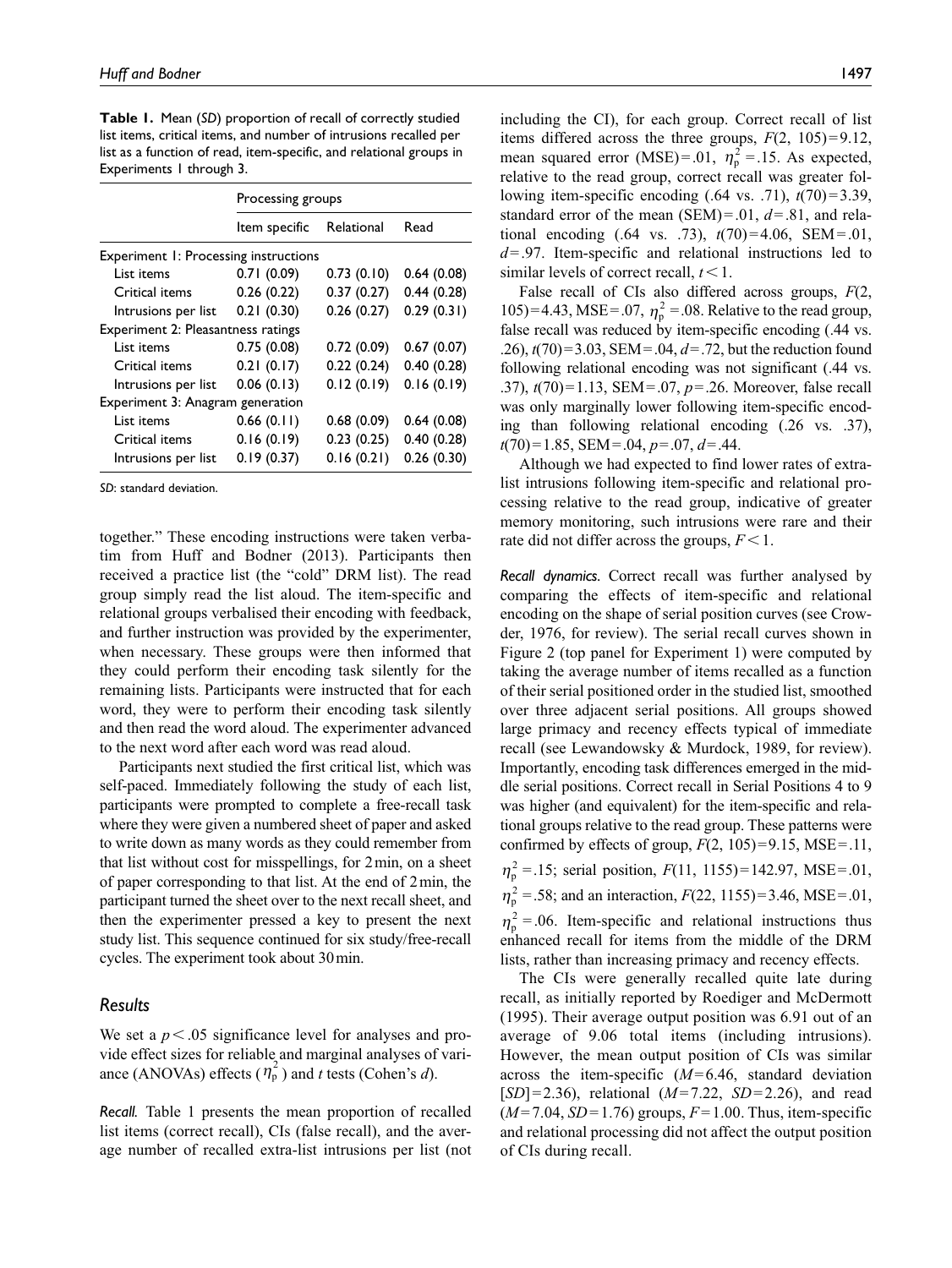

**Figure 2.** Serial position curves as a function of group in Experiments 1 through 3 (top 3 panels) and pooled data from Experiments 1 through 3 (bottom panel). Data were smoothed over three adjacent serial positions. Error bars are the 95% confidence intervals for the means.

#### *Discussion*

Experiment 1 investigated the influence of item-specific and relational processing instructions on recall accuracy in the DRM paradigm. Both processing types increased correct recall relative to reading, but only item-specific processing reliably reduced the DRM illusion. This pattern in recall replicates the pattern in recognition reported by Huff and Bodner (2013). We had reasoned that relational processing might also have successfully reduced the DRM illusion, if recall relies less on familiarity than recognition and if relational processing enhances familiarity of the CIs. That pattern was not in evidence. Moreover, we did not find evidence that monitoring was more stringent in the instruction groups: Rates of extralist intrusions were similar across groups, though intrusions were rare across groups. Finally, our analyses of recall dynamics revealed that both types of instruction enhanced correct recall primarily of items from the middle positions. They also revealed that the CIs were typically output late in recall and this pattern did not differ across groups. Thus, there were no task dissociations in the effects of item-specific and relational processing, apart from false recall of CIs being marginally different. We hold off on further interpretation of the Experiment 1 findings until after we report Experiments 2 and 3 as well as a pooled analysis.

#### **Experiment 2: pleasantness ratings**

Experiment 2 compared the influences of item-specific and relational variants of a pleasantness task on recall with a read-control group. Pleasantness ratings have traditionally been used as an item-specific processing task (Burns & Schoff, 1998; Huff & Bodner, 2014; Hunt & Einstein, 1981; Toglia, Neuschatz, & Goodwin, 1999). In the DRM paradigm, this variant increases correct memory and reduces false memory relative to a read-control task (Huff & Bodner, 2013; Hunt et al., 2011). However, Huff and Bodner reported that both item-specific and relational variants of this task increased correct recognition, but only the item-specific variant reduced false recognition. In Experiment 2, both variants of the pleasantness task were expected to increase correct recall relative to reading, and the item-specific variant was also expected to reduce false recall of the CIs. Of major interest was whether the relational variant also reduces the DRM illusion, despite that outcome not having emerged statistically in Experiment 1.

#### *Method*

*Participants.* Additional students from the Experiment 1 pool were randomly assigned to the read, item-specific pleasantness, or relational pleasantness groups (36 per group).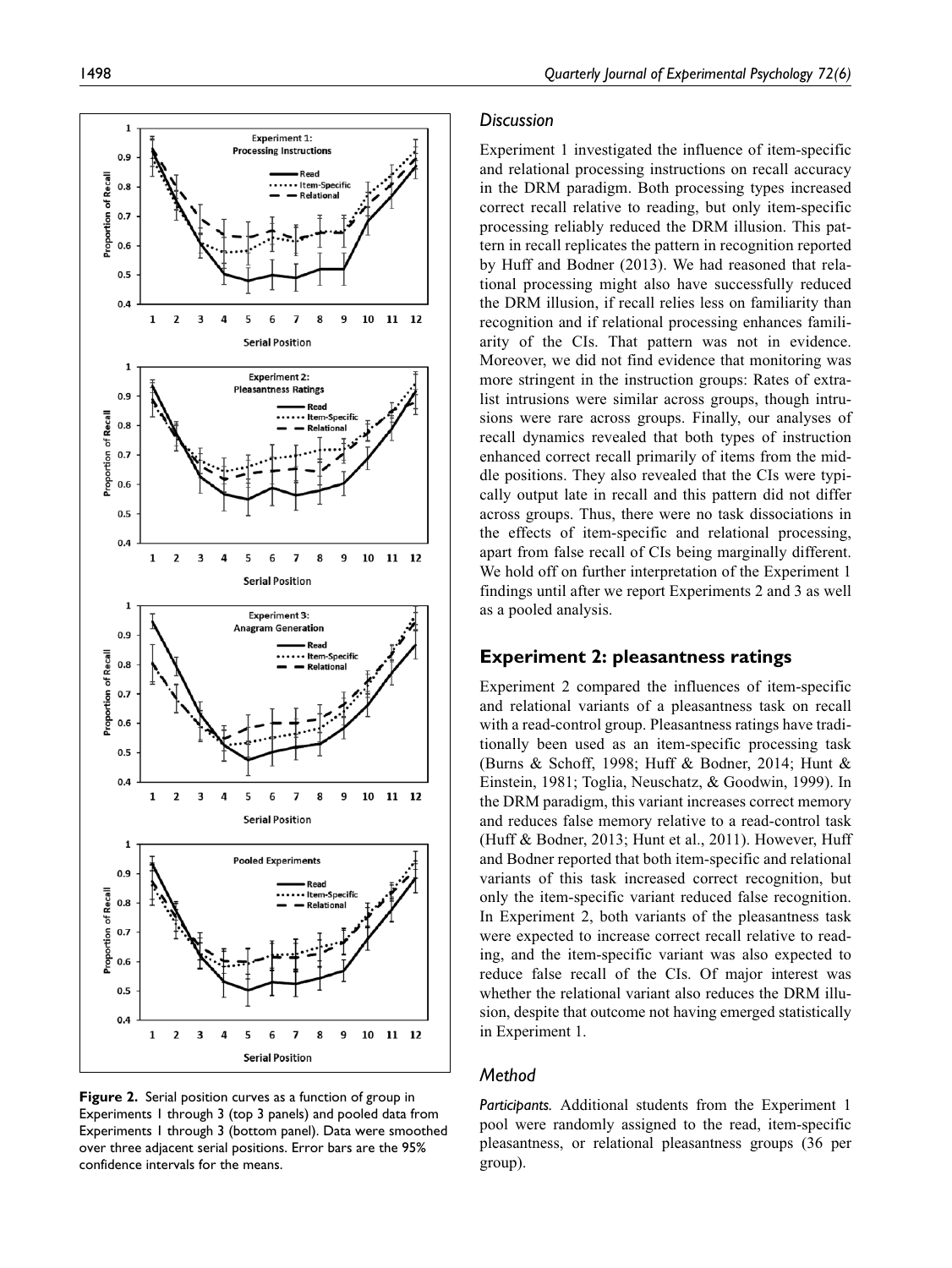*Materials and procedure.* The materials and procedure were identical to Experiment 1 with the following modifications. The pleasantness instructions were taken verbatim from Huff and Bodner (2013). The item-specific pleasantness group was instructed to "think of a unique reason why each list word is pleasant or not." Item-specific participants then judged each word as pleasant or not by pressing a labelled "yes" or "no" key on a response box. The relational pleasantness group was instructed to "rate the pleasantness of each word relative to the other words on the list using a 1-7 scale, with 7 representing most pleasant." They were further instructed to "rate the pleasantness of the first word individually, but beginning with the second word, rate its pleasantness relative to the first word, the third word relative to the first word, and so on." Relational participants made their ratings using keys on a response box labelled 1 to 7.

#### *Results*

*Recall.* Table 1 reports the Experiment 2 means. Correct recall differed across groups,  $F(2, 105) = 7.68$ , MSE = .01,  $\eta_p^2$  = .13. Relative to the read group, correct recall was greater following item-specific pleasantness (.67 vs. .75),  $t(70)=4.06$ , SEM=.01,  $d=0.98$ , and relational pleasantness (.67 vs. .72), *t*(70)=2.53, SEM=.01, *d*=.60. Correct recall was similar for the item-specific and relational variants, *t*(70)=1.23, SEM=.01, *p*=.23. Thus, as in Experiment 1, both variants improved correct recall relative to the read group.

False recall of the CIs also differed across encoding groups,  $F(2, 105) = 7.20$ , MSE = .05,  $\eta_p^2 = 0.12$ . False recall was lower following item-specific processing than after reading (.21 vs. .40), *t*(70)=3.41, SEM=.04, *d*=.81. Unlike in Experiment 1, false recall was also lower after relational processing than after reading (.22 vs. .40),  $t(70)=2.89$ , SEM=.04. False recall was equivalent between the two pleasantness variants,  $t < 1$ .

The mean number of extra-list intrusions reported per list differed marginally across groups, *F*(2, 105)=2.84, MSE=.03,  $p=.06$ ,  $\eta_p^2 = .05$ . Fewer intrusions were reported in the item-specific pleasantness group than in the read group (.15 vs. .06), *t*(70)=2.51, SEM=.03, *d*=.60, whereas the intrusion rate was similar in the read and relational groups (.12 vs. .16), *t*<1. Intrusion rates did not differ reliably for the item-specific and relational groups (.06 vs. .12), *t*(70)=1.56, SEM=.03, *p*=.12. Again, intrusion rates were low across groups.

*Recall dynamics.* As shown in Figure 1 (middle panel), strong primacy and recency effects were again found and group differences emerged only in the middle serial positions. Specifically, correct recall was greater for the itemspecific and relational groups than for the read group in Serial Positions 4 to 10 and was otherwise equivalent. Moreover, the curves for the item-specific and relational pleasantness groups were similar across serial positions. These effects were confirmed by main effects of encoding group,  $F(2, 105) = 7.10$ , MSE = .01,  $\eta_p^2 = 1.12$ ; serial position,  $F(11, 1155) = 121.89$ , MSE = .01,  $n_p^2 = .54$ ; and a significant interaction,  $F(22, 1155) = 3.85$ , MSE = .01,  $\eta_p^2$  = .07. Thus, as in Experiment 1, item-specific and relational pleasantness tasks enhanced recall of items from the middle serial positions of the lists.

The mean output position for CIs was 7.38 out of an average of 9.10 items and did not differ significantly across the item-specific (*M*=7.45, *SD*=2.07), relational (*M*=7.79, *SD*=2.07), and read groups (*M*=7.02, *SD*=2.10), *F*<1.

#### *Discussion*

The results of Experiment 2 largely replicated Experiment 1, with one key exception: Here, relational processing reliably reduced false recall of CIs relative to reading. Indeed, the reduction was as large after relational processing as it was after item-specific processing. Thus, relational processing reduced the DRM illusion in free recall, whereas it did not do so in recognition in Huff and Bodner (2013). We ascribe this outcome to relational processing primarily enhancing the familiarity of the CIs, and the recall task being less sensitive to familiarity as a basis for responding. Experiment 3 sought additional evidence for this pattern.

#### **Experiment 3: anagram generation**

Experiment 3 compared the effects of item-specific and relational variants of an anagram generation task. Itemspecific versions of the generation task have been shown to reduce the DRM illusion through a reduction in encoded memory information for the CI and/or an increase in memory monitoring at test (i.e., a test-based distinctiveness heuristic; Bodner et al., 2017; Gunter et al., 2007; Huff & Bodner, 2013; McCabe & Smith, 2006). In contrast, Huff and Bodner found that a relational version of the generation task failed to reduce the DRM illusion in recognition. We manipulated whether the generation task emphasised item-specific or relational processing, and then measured the effects on correct and false recall relative to a read group. We were particularly interested in whether relational processing would reduce the DRM illusion in recall, as was the case in Experiment 2 but not reliably so in Experiment 1.

#### *Participants*

Additional students from the Experiment 1 pool were randomly assigned to the item-specific generation  $(N=36)$ , relational generation  $(N=35)$ , and read  $(N=35)$  groups.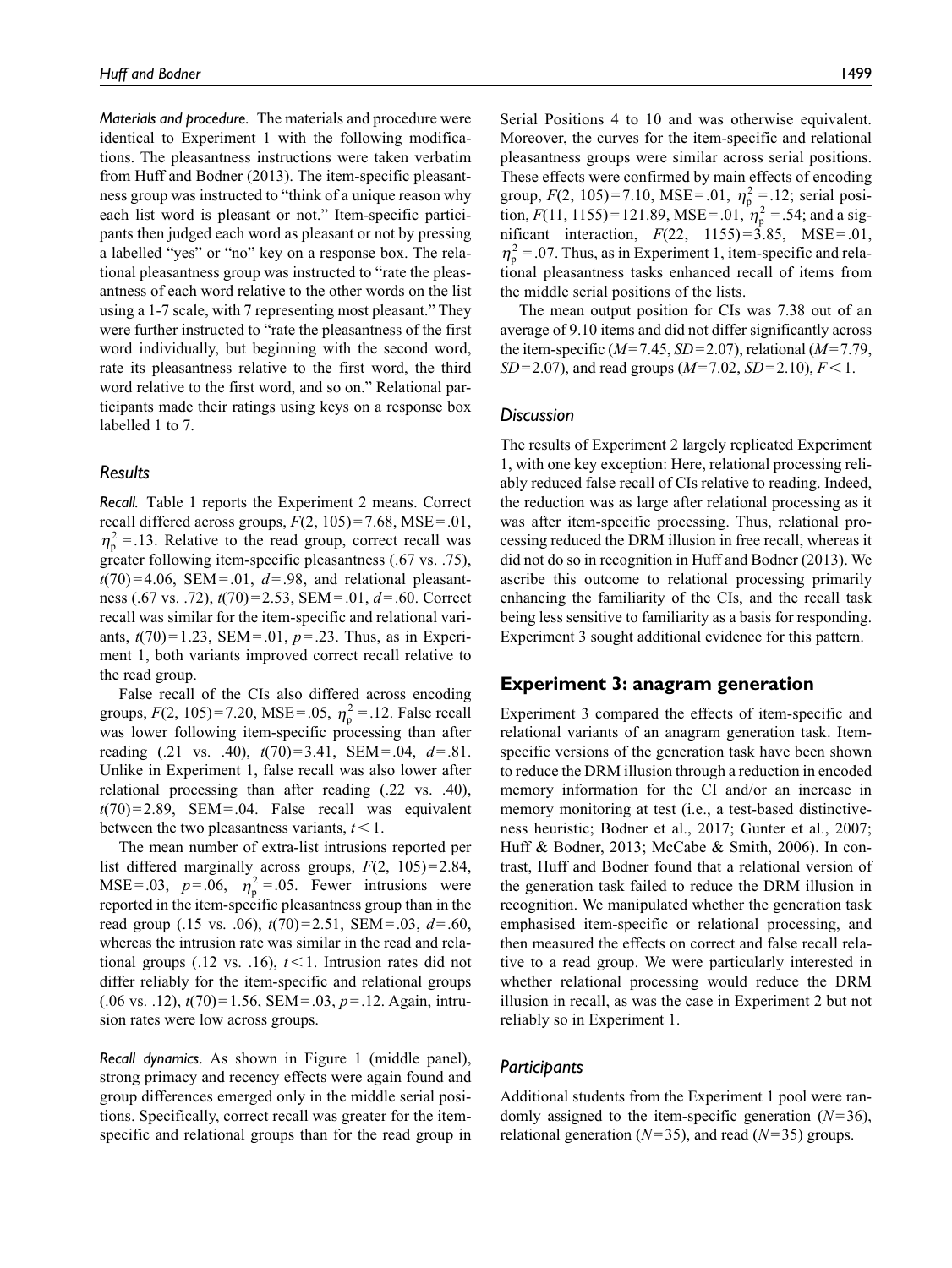#### *Materials and procedure*

Following Huff and Bodner (2013), anagrams of the Experiment 1 lists were constructed by exchanging the first and third letters (e.g., *rahd* for *hard*) or second and fourth letters (e.g., *plliow* for *pillow*). Each list contained six anagrams of each type, assigned to list words at random once, and then fixed for all participants. For the relational generation group, each anagram was presented alongside an associatively related cued word (e.g., FEATHER—*rahd*, FEATHER—*liplow*). The same cue word was presented with all 12 words on a given list. The cue word was the word with the highest backward-associative strength from the list word to the CI that was not already on the list based on the Nelson, McEvoy, and Schreiber (1999) word-association norms.

The procedure was identical to Experiment 1 with the following modifications. The item-specific generation group was instructed to solve each anagram and to say the solution aloud. The relational generation group was similarly instructed, and they were further instructed to use the related cue word to help them find the solution. If an anagram could not be solved within a few seconds, the experimenter verbally provided participants with the first letter of the solution. Participants who still could not solve the anagram were told to say "pass." Accordingly, the experimenter coded the participant's response as "correct," "hint," or "pass." On "pass" trials, participants were told the correct solution.

#### *Results*

The mean anagram completion rates were 95.9% and 97.2% in the item-specific and relational groups, respectively, so our analyses were not conditionalised on correct generation.

*Recall.* Table 1 reports the means for Experiment 3. Unlike in Experiments 1 and 2, correct recall did not differ across the item-specific generation (.66), relational generation (.68), and read (.64) groups,  $F < 1$ . The absence of a generation effect was unexpected given its occurrence in recognition in Huff and Bodner (2013; see also Bodner et al., 2017; Gunter et al., 2007). However, the recall dynamics reported below provide evidence of an effect of generation.

False recall of CIs differed across groups, *F*(2, 103)=8.70, MSE=.06,  $\eta_p^2$  =.15. Replicating Experiment 2, relative to the read group, false recall was much lower in both the item-specific generation group (.40 vs. .16),  $t(69)=4.12$ , SEM=.04,  $d=0.99$ , and the relational generation group (.40 vs. .23), *t*(68)=2.63, SEM=.04, *d*=.64. False recall was similar for the item-specific and relational variants (.16 vs. .23), *t*(69)=1.27, SEM=.04, *p*=.21.

The rate of extra-list intrusions did not differ across the item-specific (.19), relational (.16), and read (.26) groups, *F*(2, 103)=1.03, MSE=.09, *p*=.23.

*Recall dynamics.* As shown in Figure 1 (bottom panel), primacy and recency effects were again found as noted by an effect of serial position, *F*(11, 1144)=185.90, MSE=.01,  $\eta_p^2$  = .64. The main effect of encoding group was not significant, *F*<1, but group and serial position interacted,  $F(22, 1144)=6.00$ ,  $\overline{\text{MSE}}$  = .01,  $\eta_p^2$  = .10. As shown in Figure 1, the read group showed a more robust primacy effect than the two generation groups (for a similar result, see Seiler & Engelkamp, 2003). In contrast, the generation groups showed greater recall than the read group from Position 5 onward, including for the recency portion of the curve. Thus, generation did enhance correct recall, but not from the primacy portion of the list.

The mean output position of CIs was 6.64 out of an average of 8.40 items and was again equivalent across item-specific (*M*=6.42, *SD*=2.03), relational (*M*=7.25, *SD*=1.45), and read (*M*=6.34, *SD*=1.77) groups, *F*(2, 65)=1.84, MSE=3.08,  $p=.17$ . Item-specific and relational processing did not influence when participants output the CIs.

#### *Discussion*

The results of Experiment 3 were largely concordant with Experiment 2. Most importantly, relational processing reduced false recall relative to reading. Although the generation task variants did not enhance correct recall overall, the recall dynamics analyses clarified that generation improved the recall of list items beyond the first few serial positions.

#### *Cross-experiment analyses*

Before turning to a more detailed consideration of our findings, we next report cross-experiment analyses of recall and recall dynamics.

*Recall.* To determine whether item-specific and relational task variants had similar effects across experiments, we first conducted separate 3(Group: Item-Specific vs. Relational vs. Read) $\times$ 3(Experiment: 1 vs. 2 vs. 3) betweengroup ANOVAs on correct recall, false recall of CIs, and extra-list intrusions. No significant interactions with experiment were found, largest  $F(2, 312)=1.70$ , MSE = .01, *p*=.15. Importantly, the interaction effect for false recall was not reliable,  $F<1$ , suggesting that the pattern of false recall in Experiment 1 (where relational processing did not reliably reduce the DRM illusion) was similar to the pattern in Experiments 2 and 3 (where the reductions were reliable).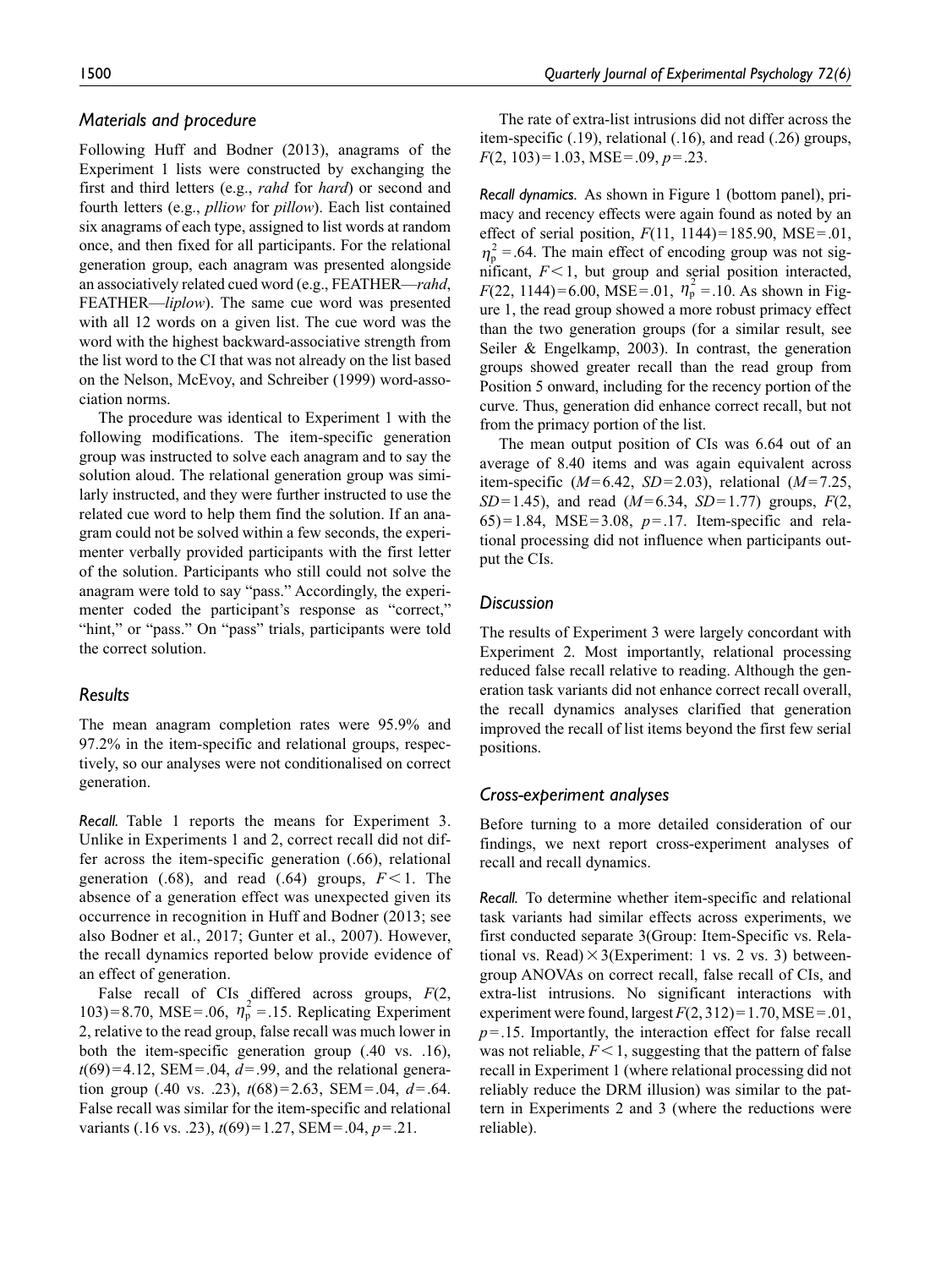Given these similarities across these three measures, we next conducted a series of analyses pooled across task variants to provide more powerful tests of potential differences between the effects of item-specific and relational processing on recall. Figure 1 (bottom panel) displays the pooled proportions of correct recall, false recall, and mean number of extra-list intrusions per list.

Correct recall of list items differed across groups, *F*(2, 318)=15.37, MSE=.01,  $\eta_p^2 = 0.09$ . Relative to the read group, correct recall was enhanced following item-specific processing (.65 vs. .71), *t*(212)=4.77, SEM=.01, *d*=.66, and relational processing (.65 vs. .71), *t*(211)=5.11, SEM=.01, *d*=.70; this enhancement was equivalent for item-specific and relational processing, *t*<1.

False recall also differed across groups, *F*(2, 318)=13.91, MSE=.06,  $\eta_p^2 = 0.08$ . Relative to the read group, false recall was reduced by item-specific processing (.39 vs. .21), *t*(212)=5.32, SEM=.03, *d*=.73, and, most importantly, it was also reduced by relational processing (.39 vs. .27), *t*(211)=3.11, SEM=.03, *d*=.43. The pooled analyses also revealed that false recall of CIs was more likely following relational processing than item-specific processing (.27 vs. .21). This difference was right at the conventional level of significance,  $t(213)=1.95$ , SEM=.03, *p*=.05, *d*=.27.

Mean number of extra-list intrusions per list also differed across groups,  $F(2, 318)=4.50$ , MSE = .08,  $\eta_p^2 = .03$ . Relative to reading, intrusions were reduced following both item-specific processing (.27 vs. .15), *t*(212)=2.65, SEM=.03, *d*=.36, and relational processing (.27 vs. .18),  $t(211)=2.17$ , SEM=.03,  $d=0.30$ . Importantly, intrusions were equivalent following item-specific and relational processing  $(.15 \text{ vs. } .18)$ ,  $t < 1$ , suggesting that both types of processing led to more stringent monitoring of recall output at test, reducing intrusion rates.

*Recall dynamics.* Next, we evaluated whether there were differences across the experiments in serial position recall using a  $3(Group) \times 3(Experiment) \times 12(List Position)$ mixed ANOVA. This analysis revealed a significant threeway interaction,  $F(44, 3443)=1.69$ , MSE = .02,  $\eta_p^2 = .02$ . As Figure 2 illustrates, this interaction reflected the different serial position curves in Experiment 3 relative to Experiments 1 and 2, as discussed above. We nonetheless pooled across experiments to highlight the cross-experiment consistencies apparent in the bottom panel of Figure 2. Primacy and recency effects occurred for all groups, and recall was higher for the item-specific and relational groups than for the read group across the middle serial positions. These effects were confirmed by main effects of group,  $F(2, 318)=11.27$ , MSE = .11,  $\eta_p^2 = .07$ ; serial position,  $F(11, 3509) = 479.96$ , MSE = .01,  $n_p^2 = 0.58$ ; and a significant interaction,  $F(22, 3509) = 9.82$ ,  $\text{MSE} = .01$ ,  $\eta_p^2 = .09$ . Moreover, the read group showed a larger primacy effect

for the first serial position, and the item-specific and relational groups showed greater recency effects for the last two serial positions based on Bonferroni-corrected *t* tests, all *p*s<.03.

The mean output position for CIs was also compared. Although group processing differences were not found in the individual experiments, the pooled analysis showed a marginal group effect, *F*(2, 231)=2.51, MSE=4.04,  $p = .08$ ,  $\eta_p^2 = .02$ . Post hoc comparisons revealed that the mean output position of the CIs was very similar following item-specific processing as in the read groups (6.80 vs. 6.82),  $t < 1$ . However, the CIs were recalled later following relational processing than in the read group (7.41 vs. 6.82), *t*(167)=1.94, SEM=.21, *p*=.05, *d*=.30, and were recalled marginally later than following item-specific processing (7.41 vs. 6.80), *t*(146)=1.78, SEM=.24, *p*=.08, *d*=.29. Thus, an interesting finding was that relational processing tended to delay the output of the CIs, though we hesitate to make strong conclusions given the marginal omnibus.

A marginal effect of experiment was also found, *F*(2, 231)=2.73, MSE=4.04,  $p = .07$ ,  $\eta_p^2 = .02$ . The mean output position of the CIs was similar in Experiments 1 and 2 (6.93 vs. 7.38), *t*(170)=1.41, SEM=.22, *p*=.16, and in Experiments 1 and 3 (6.93 vs. 6.64),  $t < 1$ . However, the CIs tended to be output later in Experiment 2 (pleasantness ratings) than in Experiment 3 (anagram generation) (7.38 vs. 6.64), *t*(147)=2.32, SEM=.22, *d*=.38. We do not place emphasis on this difference as it may depend on how pleasantness versus generation tasks are instantiated. The interaction between group and experiment was not reliable,  $F<1$ .

#### **General discussion**

The primary goal of our experiments was to compare the effects of item-specific and relational processing on free recall in the DRM paradigm. Across experiments, itemspecific and relational processing were engendered via processing instructions (Experiment 1), variations in a pleasantness rating task (Experiment 2), or the presence or absence of an associated cue word to alter how anagrams were solved (Experiment 3). Overall, compared with simply reading DRM lists, the item-specific and relational variants both boosted correct recall, replicating Huff and Bodner's (2013) findings when recognition memory was tested following the same three encoding manipulations. However, whereas Huff and Bodner found that only the item-specific variants reduced the DRM illusion in recognition, here we found evidence that *both* variants typically reduced the illusion in recall. Overall, then, item-specific processing yields a mirror effect pattern in both tasks, whereas relational processing only does so in recall.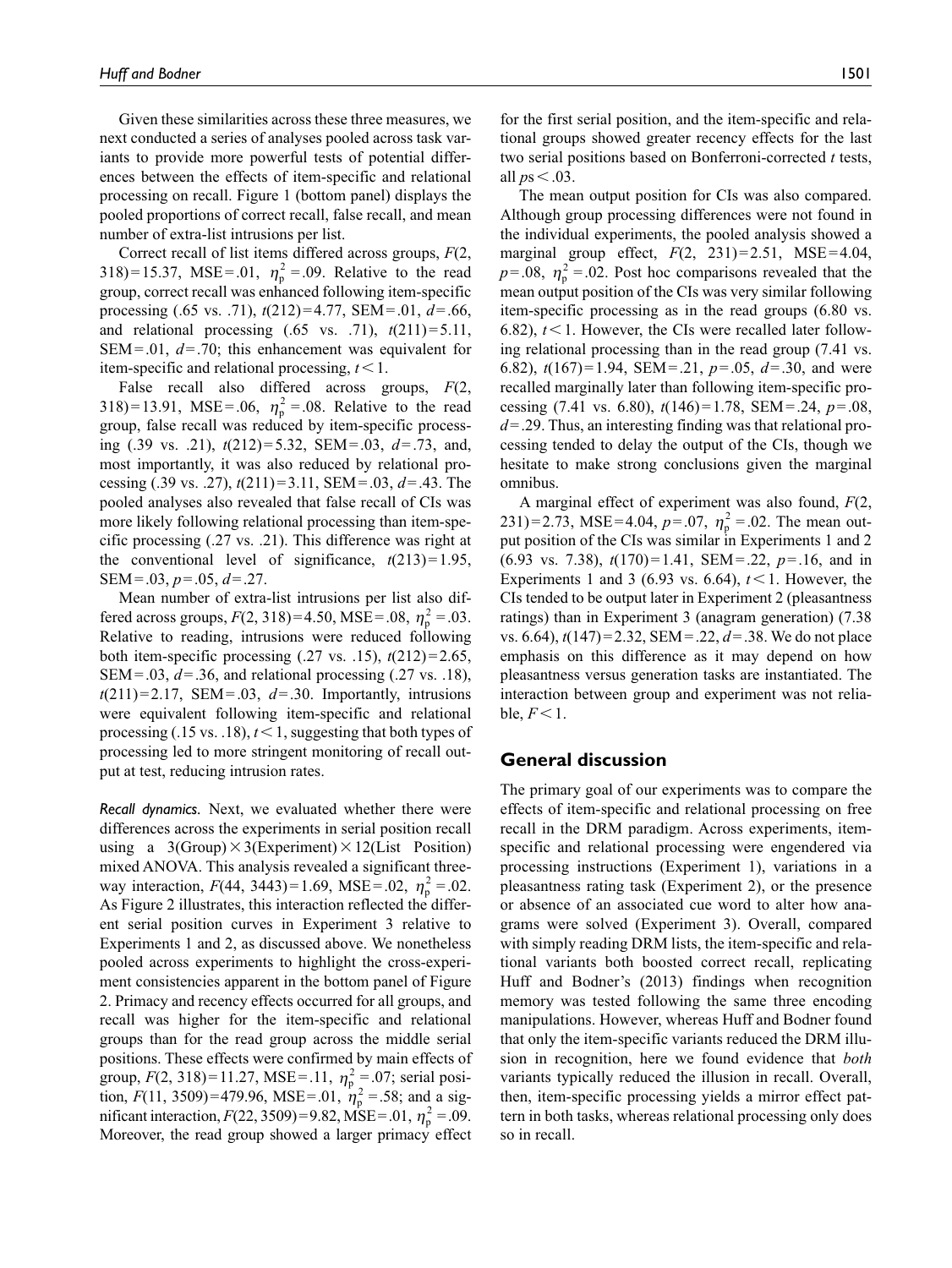### *Relational processing reduces false memory in recall but not recognition*

Our study sets forth the challenge of explaining this novel dissociation in the effects of relational processing across recall and recognition tasks. Of course, there are fundamental differences in how memory is accessed and acted upon in recall versus recognition. Recall places greater reliance upon recollective processes, due to the self-generative nature of this task. In contrast, although recollective processes are likely employed during old/new recognition, participants can also respond based on a test item's familiarity (Mandler, 1980; Yonelinas, 2002). The relational processing variants we use were designed to lead participants to generate associations among the words on a given list. This emphasis likely increased activation (Roediger et al., 2001) and/or led to the encoding of more gist-based information (Brainerd & Reyna, 2002) associated with the CIs during study relative to reading, as evidenced by the higher memory information index following relational processing found in recognition (see Huff et al., 2015, for a review and metaanalysis). The task dissociation we obtained is consistent with the possibility that relational encoding likely led the CIs to seem familiar, rather than recollected, when they came to mind during the recall test (cf. Brainerd, Payne, Wright, & Reyna, 2003, for evidence of recollection-based errors). If the relational groups output items on a recall task primarily based on recollection, then they might not output CIs that are merely experienced as familiar.

Of course, by this reasoning, the rate of false recall should have been lowest in the read groups—who should have been the least likely to experience the CIs as familiar (under the assumption that they did not perform as much relational processing at study). We propose that two factors likely contributed to the larger DRM illusion in the read groups than in the relational groups. First, the relational groups may have been more likely to experience recollection for the list items at test than the read groups, due to the elaborative encoding afforded by the relational processing. As a result, the relational groups would be less likely to have to resort to using "mere" familiarity as a basis for outputting items.

Indeed, there is evidence that the type of information participants use to justify recollection responses to one set of items can depend on the richness of their memory for another set of items. For instance, Bodner and Lindsay (2003) showed that whether a set of items studied in a medium level of processing task were deemed recollected versus familiar depended on whether they were mixed with deep level of processing items at test (akin to the relational groups in our studies) or with shallow level of processing items at test (akin to the read groups in our studies). Second, as shown in our pooled analyses, the extra-list intrusion rate was lower following relational processing than in the read condition, which is suggestive of greater memory monitoring in the relational group. Increased scrutiny of recall in the relational groups would also work to lower the DRM illusion relative to the read group and indeed may have prioritised recollection when retrieving items at test. Participants in the read group would thus be more likely to output CIs based on familiarity, granted they might also be less likely to experience them as familiar.

Thus, we suggest that participants may be more willing to provide an "old" judgement on a recognition test based on familiarity than they are to output an item based on familiarity during recall. Given our suggestion that relational processing boosts familiarity of the CIs, false recognition is higher following relational processing than it is in the read group. Importantly, this pattern holds despite elevated memory monitoring on recognition (e.g., Huff & Bodner, 2013). As Huff and Bodner discuss, memory monitoring at test is less successful following relational processing than after reading or item-specific processing because more information has been encoded about the CIs.

The line of reasoning presented here can also be extended to explain why the DRM illusion in recall was reduced even more by item-specific processing than by relational processing in the pooled analysis, even though the level of memory monitoring was similar. By extension, then, the reliance on familiarity during a recall test might be reduced even more following item-specific processing than following relational processing. Instead, item-specific processing should lead participants to rely on recollection at test (e.g., Yonelinas, 2002).

We acknowledge that our explanation of the task dissociation between recall and recognition is speculative given we do not have direct or indirect measures of familiarity/ recollection and rests on several assumptions that future research should aim to test. First, it will need to be demonstrated that recall relies on recollection more than recognition, and that recognition relies on familiarity more than recall. This is a difficult proposition to evaluate, given the two tasks yield different dependent measures. One solution may be to collect remember/know judgements in both tasks—including for recalled items (e.g., see Mickes, Seale-Carlisle, & Wixted, 2013)—and to then compare effects between recall and recognition tasks. Second, the claim that relational processing increases the familiarity of CIs more than reading warrants testing. For example, relational processing may help participants detect CIs during encoding, allowing those items to be excluded when monitoring during recall. This possibility is consistent with the reduced false recall following relational processing relative to reading. To test this possibility, one could employ an inclusion recall to determine whether participants are consciously aware of the CI, but choosing not to report it on recall. On this test, participants would be asked to output all items that come to mind during recall (to minimise memory monitoring) so that familiar items would be output by all three groups. On this test, more CIs may be output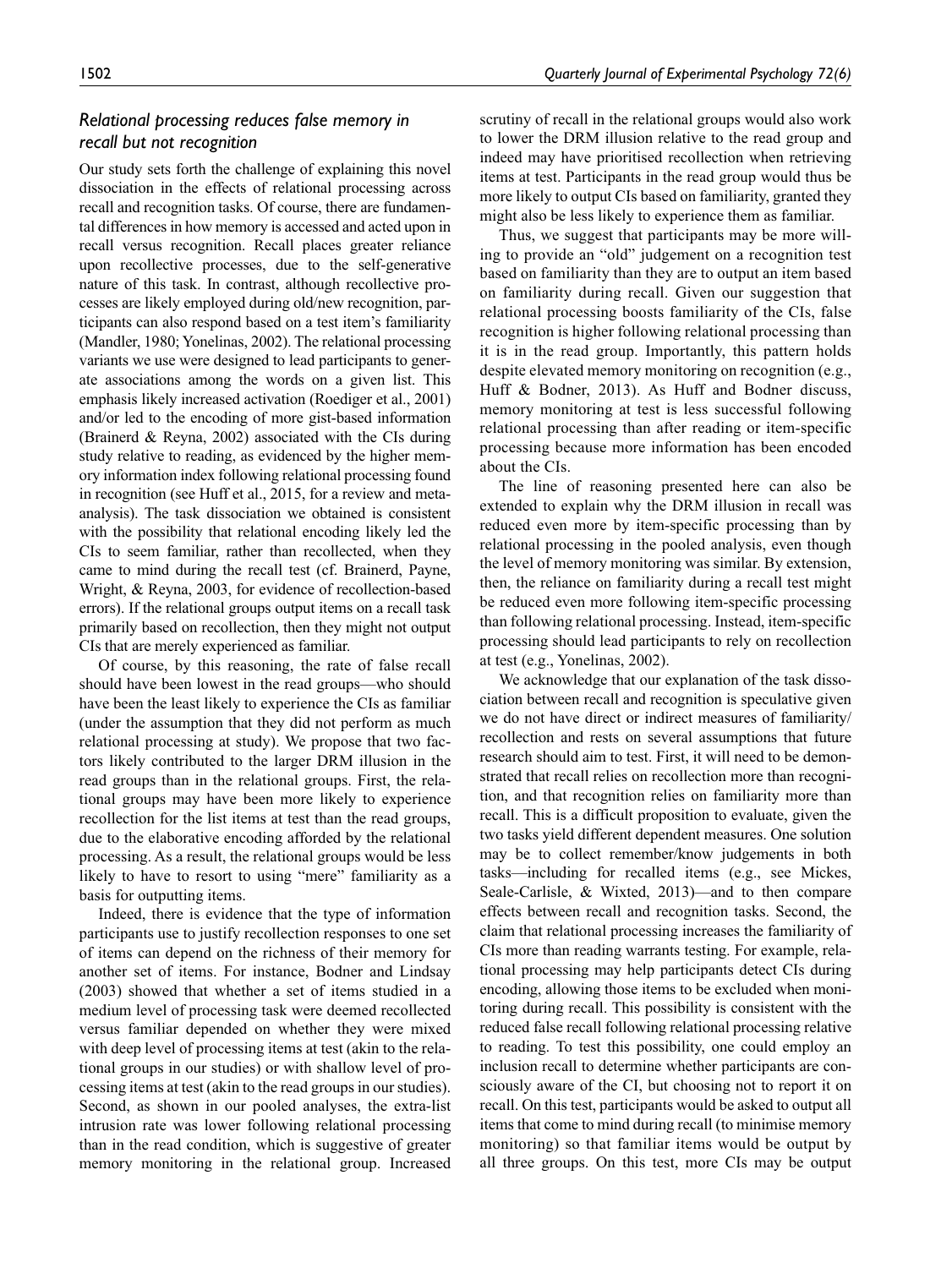following relational processing than in the read group despite lower false recall levels in a standard recall task.

Our experiments revealed a consistent pattern in which both item-specific and relational processing tasks induced a mirror effect relative to a read control. In contrast, compared with a read condition, the item-specific tasks used in prior studies have sometimes reduced false recall (Burns et al., 2007; Thomas & Sommers, 2005) and sometimes inflated false recall (Butler et al., 2010), and they have not always improved correct recall (Butler et al., 2010; Thomas & Sommers, 2005). We suggest that some of these discrepancies may be due to task differences in how processing was recruited. For instance, embedding DRM words in sentences, as was done by Thomas and Sommers, may have drawn attention away from encoding the list items, thus reducing correct recall. Butler et al. reported that participants in their item-specific group frequently mentioned list word characteristics that were not distinctive, but were instead related to the CI. Thus, their "item-specific" instructions sometimes induced relational processing, a pattern consistent with the elevated false recall they reported. With our item-specific instructions (Experiment 1), the experimenter corrected participants who were generating words related to the CI during the speak-aloud practice list.

A related caveat is that although our item-specific and relational processing task variants were designed to encourage one type of processing over the other, we do not claim that either variant was process pure (see also Huff & Bodner, 2013). Indeed, lists that share a strong category structure such as DRM lists likely induce more relational processing than lists of unrelated items (Huff & Bodner, 2014; Hunt & Seta, 1984). Thus, our item-specific tasks must overcome participants' natural inclination towards relational processing before they can yield the expected memory benefits. Conversely, nothing prevents participants from engaging in some degree of item-specific processing as they perform our relational variants. This issue is particularly germane in Experiments 2 and 3, where we attempted to embed relational processing in traditional item-specific processing tasks. These relational processing variants needed to overcome any residual item-specific processing used to perform these tasks.

To date, item-specific and relational task variants have been compared only using tasks that are traditional itemspecific tasks (e.g., pleasantness, generation). An important question for future research is whether the outcome patterns reported here for recall, and in Huff and Bodner (2013) for recognition, can also be obtained using variants of tasks that "normally" promote traditional relational processing tasks (e.g., associative judgements, category sorting). Moreover, it would be informative to examine other metrics of processing, such as category clustering, which may be indicative of the relative contributions of relational processing (Huff & Bodner, 2014; Hunt & Seta, 1984). Because individual DRM lists provide only a single semantic category, multiple lists would need to be blocked at study to allow clustering to be examined.

#### *A case for measuring recall dynamics*

Huff and Bodner (2013) estimated quantitative differences in the influence of item-specific and relational processing at encoding and retrieval using signal-detection indices. Our use of a free-recall task in the present study precluded this approach. The secondary goal of our study was therefore to explore several measures of recall dynamics to see whether item-specific and relational processing have similar effects on how DRM lists are recalled. Recall dynamics can provide insights into aspects of the recall process that are not revealed when examining recall proportions alone (e.g., Burns et al., 2007; Burns & Schoff, 1998; Kahana & Miller, 2013). Comparisons of serial position curves as a function of processing type performed at encoding are relatively rare (cf. Seiler & Engelkamp, 2003). Thus, our comparisons of these functions across item-specific, relational, and read-only groups in the DRM paradigm are novel.

For correct recall, item-specific and relational processing improved correct recall of DRM items from the middle list positions, relative to reading. This pattern held even when overall recall was equivalent across groups in Experiment 3. This pattern could reflect enhanced encoding of the list items and/or more focused retrieval efforts (i.e., memory monitoring) at test. Our findings cannot adjudicate between these options. Turning to false recall, the average output position of CIs was late in recall (replicating Roediger & McDermott, 1995), and novelly, the CI tended to be output later following relational processing relative to the other groups. We refrain from too much interpretation of this pattern pending replication, given the marginal main effect. However, the overall late output of CIs across conditions is likely related to participants exhausting available list items in memory and the exaggerated delayed output following relational processing may be indicative of qualitative differences in monitoring (vs. item-specific processing or reading). Given this potential effect, analyses of the output position of the CI may be useful in future work as an additional metric of how various manipulations affect CI false recall. Finally, though extra-list intrusions were rare, the pooled analysis revealed that intrusions were reduced following both item-specific and relational processing, relative to reading. This pattern provides some evidence of increased memory monitoring of candidate recall items at test, akin to what we find using our signal-detection approach in recognition. In this case, less effective diagnostic or disqualifying monitoring process (Gallo, 2004) would increase the likelihood of reporting intrusions. Thus, although the recall task prevented us from relying on our usual quantitative estimates of encoding and retrieval processes, other recall metrics can prove useful clues regarding how both processes shape correct and false recall.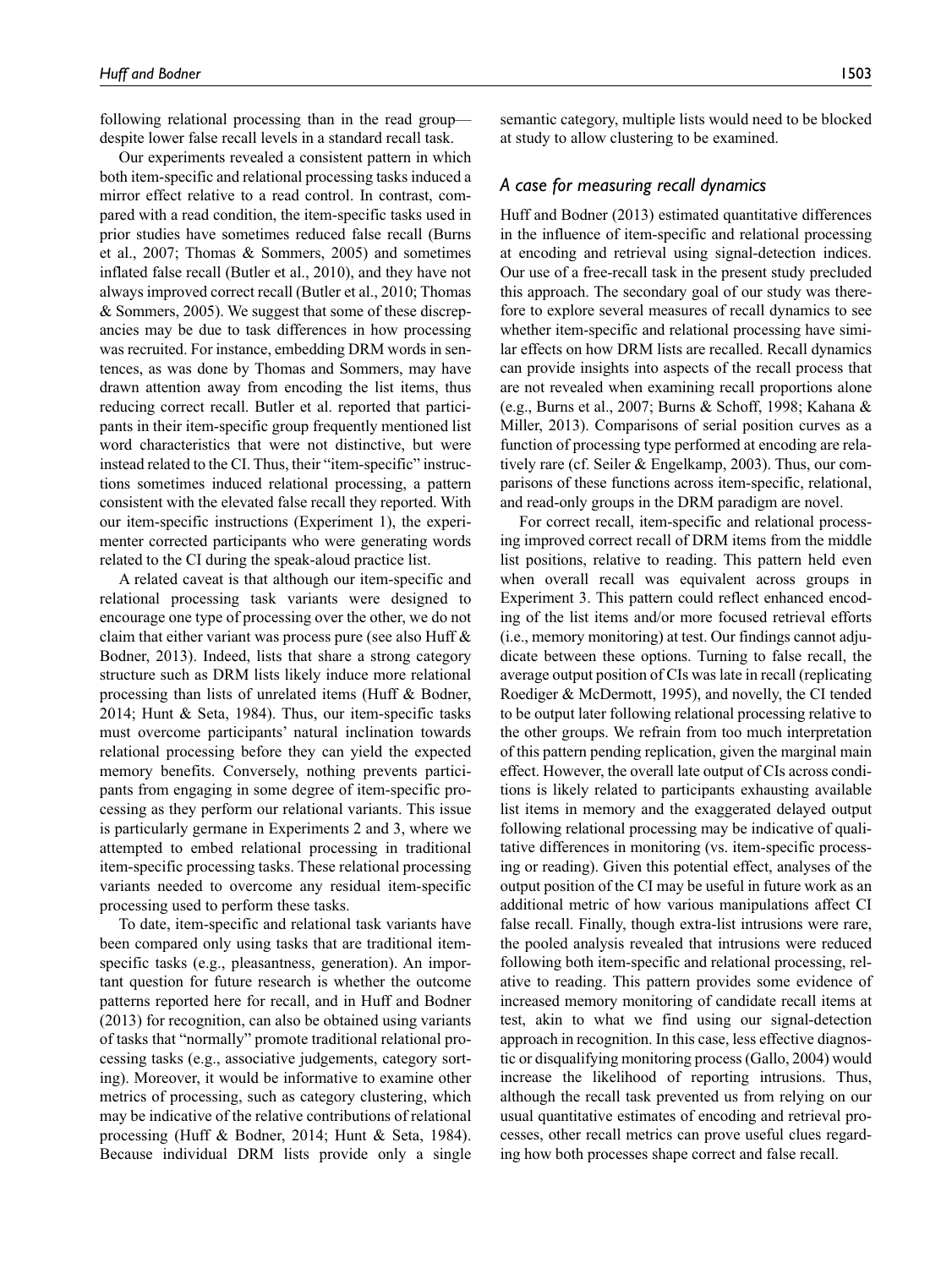#### **Conclusion**

We found that both item-specific and relational processing can improve memory accuracy relative to a read-control task when memory is tested via free recall. Our analyses of recall dynamics suggest that the increase in accuracy from these forms of processing is due in part to elevated monitoring and may reflect qualitative differences in how DRM lists are encoded. This pattern contrasts with the pattern in recognition in which a mirror effect pattern (increased correct memory and decreased false memory) has only been found following item-specific processing. We have suggested that this task dissociation may reflect differences across the two tasks in their relative emphasis on recollection (greater in recall) versus familiarity (greater in recognition). Further unpacking of the effects of these types of encoding across memory tasks will enhance our understanding of the factors that determine memory accuracy.

#### **Declaration of conflicting interests**

The author(s) declared no potential conflicts of interest with respect to the research, authorship, and/or publication of this article.

#### **Funding**

This research was supported by the Natural Sciences and Engineering Research Council of Canada through Discovery Grant RGPIN 238599-2015 to G.E.B.

#### **Supplementary material**

The Supplementary Material is available at qjep.sagepub.com.

#### **References**

- Arndt, J., & Reder, L. M. (2003). The effect of distinctive visual information on false recognition. *Journal of Memory and Language*, *48*, 1–15. doi:10.1016/S0749-596X(02)00518-1
- Benjamin, A. S. (2001). On the dual effects of repetition on false recognition. *Journal of Experimental Psychology: Learning, Memory, and Cognition*, *27*, 941–947. doi:10.1037/0278- 7393.27.4.941
- Bodner, G. E., Huff, M. J., Lamontagne, R. W., & Azad, T. (2017). Getting at the source of distinctive encoding effects in the DRM paradigm: Evidence from signal-detection measures and source judgments. *Memory*, *25*, 647–655. doi :10.1080/09658211.2016.1205094
- Bodner, G. E., & Lindsay, D. S. (2003). Remembering and knowing in context. *Journal of Memory and Language*, *48*, 563–580. doi:10.1016/S0749-596X(02)00502-8
- Brainerd, C. J., Payne, D. G., Wright, R., & Reyna, V. F. (2003). Phantom recall. *Journal of Memory and Language*, *48*, 445–467.
- Brainerd, C. J., & Reyna, V. F. (1990). Gist is the grist: Fuzzytrace theory and the new intuitionism. *Developmental Review*, *10*, 3–47. doi:10.1016/0273-2297(90)90003-M
- Brainerd, C. J., & Reyna, V. F. (1998). Fuzzy-trace theory and children's false memories. *Journal of Experimental Child Psychology*, *71*, 81–129. doi:10.1006/jecp.1998.2464
- Brainerd, C. J., & Reyna, V. F. (2002). Fuzzy-trace theory and false memory. *Current Directions in Psychological Science*, *11*, 164–169. doi:10.1111/1467-8721.00192
- Burns, D. J., Jenkins, C. L., & Dean, E. E. (2007). Falsely recalled items are rich in item-specific information. *Memory & Cognition*, *35*, 1630–1640. doi:10.3758/BF03193497
- Burns, D. J., & Schoff, K. M. (1998). Slow and steady often ties the race: Effects of item-specific and relational processing on cumulative recall. *Journal of Experimental Psychology: Learning, Memory, and Cognition*, *24*, 1041–1051. doi:10.1037/0278-7393.24.4.1041
- Butler, K. M., McDaniel, M. A., McCabe, D. P., & Dornburg, C. C. (2010). The influence of distinctive processing manipulations on older adults' false memory. *Aging, Neuropsychology, and Cognition*, *17*, 129–159. doi:10.1080/13825580903029715
- Collins, A. M., & Loftus, E. F. (1975). A spreading-activation theory of semantic processing. *Psychological Review*, *82*, 407–428. doi:10.1037/0033-295X.82.6.407
- Crowder, R. G. (1976). *Principles of learning and memory*. Oxford, UK: Lawrence Erlbaum.
- Deese, J. (1959). On the prediction of occurrence of particular verbal intrusions in immediate recall. *Journal of Experimental Psychology*, *58*, 17–22. doi:10.1037/h0046671
- Foley, M. A., Wozniak, K. H., & Gillum, A. (2006). Imagination and false memory inductions: Investigating the role of process, content, and source of imaginations. *Applied Cognitive Psychology*, *20*, 1119–1141. doi:10.1002/acp.1265
- Gallo, D. A. (2004). Using recall to reduce false recognition: Diagnostic and disqualifying monitoring. *Journal of Experimental Psychology: Learning, Memory, and Cognition*, *30*, 120–128. doi:10.1037/0278-7393.30.1.120
- Gallo, D. A. (2006). *Associative memory illusions*. New York, NY: Psychology Press.
- Gallo, D. A., Roediger, I. I. I., & McDermott, K. B. (2001). Associative false recognition occurs without strategic criterion shifts. *Psychonomic Bulletin & Review*, *8*, 579–586. doi:10.3758/BF03196194
- Glanzer, M., & Adams, J. K. (1990). The mirror effect in recognition memory: Data and theory. *Journal of Experimental Psychology: Learning, Memory, and Cognition*, *16*, 5–16. doi:10.1037/0278-7393.16.1.5
- Gunter, R. W., Bodner, G. E., & Azad, T. (2007). Generation and mnemonic encoding induce a mirror effect in the DRM paradigm. *Memory & Cognition*, *35*, 1083–1092. doi:10.3758/ BF03193480
- Hege, A. C. G., & Dodson, C. S. (2004). Why distinctive information reduces false memories: Evidence for both impoverished relational-encoding and distinctiveness heuristic accounts. *Journal of Experimental Psychology: Learning, Memory, and Cognition*, *30*, 787–795. doi:10.1037/0278-7393.30.4.787
- Hicks, J. L., & Marsh, R. L. (2001). False recognition occurs more frequently during source identification than during old-new recognition. *Journal of Experimental Psychology: Learning, Memory, and Cognition*, *27*, 375–383. doi:10.1037/0278- 7393.27.2.375
- Hockley, W. E., & Cristi, C. (1996). Tests of encoding tradeoffs between item and associative information. *Memory & Cognition*, *24*, 202–216. doi:10.3758/BF03200881
- Huff, M. J., & Bodner, G. E. (2013). When does memory monitoring succeed versus fail? Comparing item-specific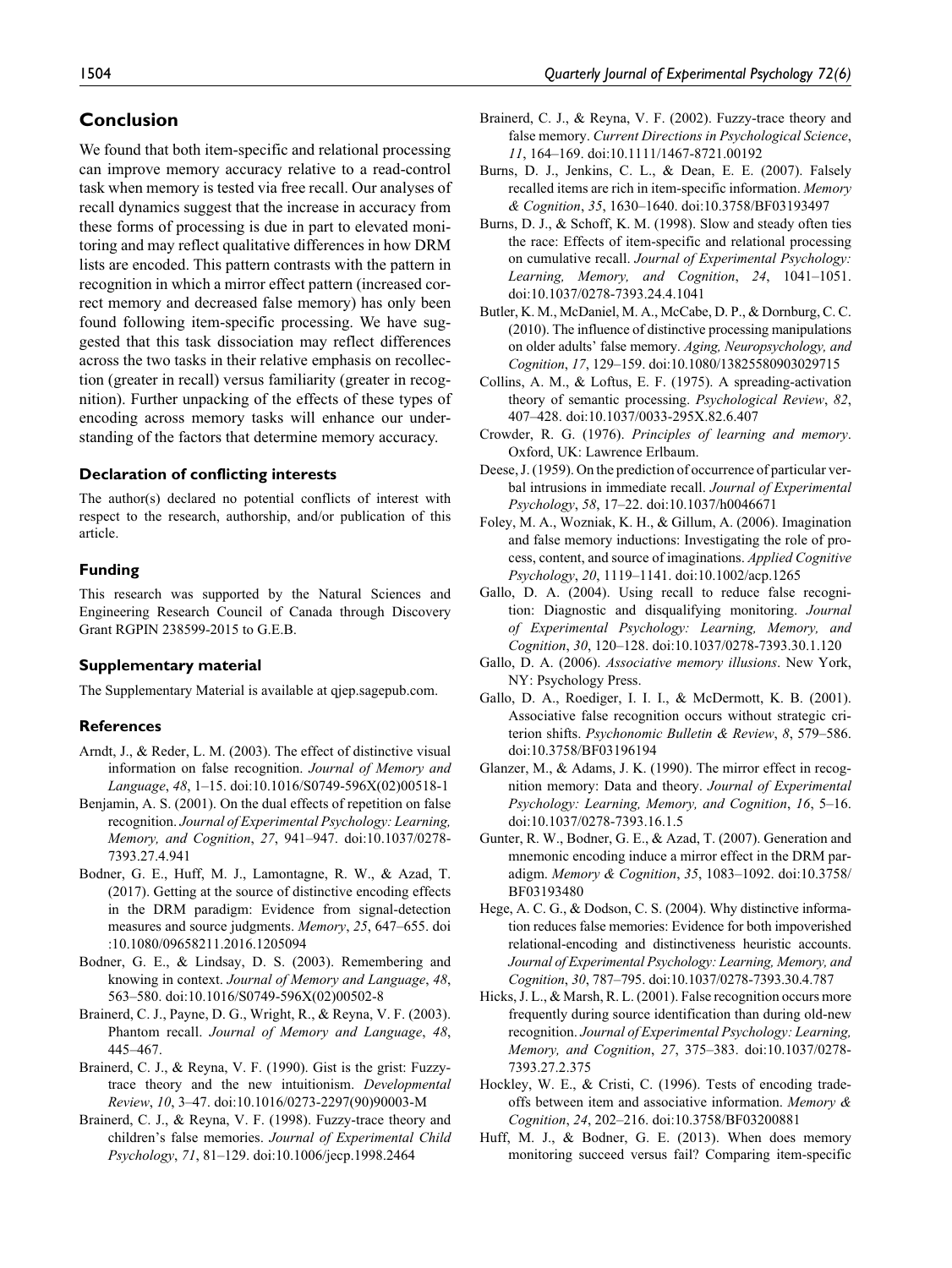and relational encoding in the DRM paradigm. *Journal of Experimental Psychology: Learning, Memory, and Cognition*, *39*, 1246–1256. doi:10.1037/a0031338

- Huff, M. J., & Bodner, G. E. (2014). All varieties of encoding variability are not created equal: Separating variable processing from variable tasks. *Journal of Memory and Language*, *73*, 43–58. doi:10.1016/j.jml.2014.02.004
- Huff, M. J., Bodner, G. E., & Fawcett, J. M. (2015). Effects of distinctive encoding on correct and false memory: A metaanalytic review of costs and benefits and their origins in the DRM paradigm. *Psychonomic Bulletin & Review*, *22*, 349–365. doi:10.3758/s13423-014-0648-8
- Huff, M. J., Coane, J. H., Hutchison, K. A., Grasser, E. B., & Blais, J. E. (2012). Interpolated task effects on direct and mediated false recognition: Effects of initial recall, recognition, and the ironic effect of guessing. *Journal of Experimental Psychology: Learning, Memory, and Cognition*, *38*, 1720– 1730. doi:10.1037/a0028476
- Huff, M. J., McNabb, J., & Hutchison, K. A. (2015). List blocking and longer retention intervals reveal an influence of gist processing for lexically ambiguous critical lures. *Memory & Cognition*, *43*, 1193–1207. doi:10.3758/s13421-015-0533-3
- Hunt, R. R. (2006). The concept of distinctiveness in memory research. In R. R. Hunt & J. B. Worthen (Eds.), *Distinctiveness and memory* (pp. 3–25). New York, NY: Oxford University Press.
- Hunt, R. R., & Einstein, G. O. (1981). Relational and item-specific information in memory. *Journal of Verbal Learning and Verbal Behavior*, *20*, 497–514. doi:10.1016/S0022- 5371(81)90138-9
- Hunt, R. R., & Elliot, J. M. (1980). The role of nonsemantic information in memory: Orthographic distinctiveness effects on retention. *Journal of Experimental Psychology: General*, *109*, 49–74. doi:10.1037/0096-3445.109.1.49
- Hunt, R. R., & Seta, C. E. (1984). Category size effects in recall: The roles of relational and individual item information. *Journal of Experimental Psychology: Learning, Memory, and Cognition*, *10*, 454–464. doi:10.1037/0278- 7393.10.3.454
- Hunt, R. R., & Smith, R. E. (2014). How distinctive processing enhances hits and reduces false alarms. *Journal of Memory and Language*, *75*, 45–57. doi:10.1016/j.jml.2014.04.007
- Hunt, R. R., Smith, R. E., & Dunlap, K. R. (2011). How does distinctive processing reduce false recall? *Journal of Memory and Language*, *65*, 378–389. doi:10.1016/j.jml.2011.06.003
- Hutchison, K. A., & Balota, D. A. (2005). Decoupling semantic and associative information in false memories: Explorations with semantically ambiguous and unambiguous critical lures. *Journal of Memory and Language*, *52*, 1–28. doi:10.1016/j.jml.2004.08.003
- Israel, L., & Schacter, D. L. (1997). Pictorial encoding reduces false recognition of semantic associates. *Psychonomic Bulletin & Review*, *4*, 577–581. doi:10.3758/BF03214352
- Johnson, M. K., Hashtroudi, S., & Lindsay, D. S. (1993). Source monitoring. *Psychological Bulletin*, *114*, 3–28. doi:10.1037/0033-2909.114.1.3
- Kahana, M. J., & Miller, J. F. (2013). Memory recall, dynamics. In H. Pashler (Ed.), *Encyclopedia of the mind* (*Vol. 2*, pp. 493–497). Thousand Oaks, CA: SAGE.
- Kelley, M. R., & Nairne, J. S. (2001). von Restorff revisited: Isolation, generation, and memory for order. *Journal of Experimental Psychology: Learning, Memory, and Cognition*, *27*, 54–66. doi:10.1037.0278-7393.27.1.54
- Koriat, A., & Goldsmith, M. (1996). Monitoring and control processes in the strategic regulation of memory accuracy. *Psychological Review*, *103*, 490–514. doi:10.1037/0033- 295X.103.3.490
- Lampinen, J. M., Neuschatz, J. S., & Payne, D. G. (1999). Source attributions and false memories: A test of the demand characteristics account. *Psychonomic Bulletin & Review*, *6*, 130–135. doi:10.3758/BF03210820
- Lewandowsky, S., & Murdock, B. B. (1989). Memory for serial order. *Psychological Review*, *96*, 25–57.
- Mandler, G. (1980). Recognizing: The judgment of previous occurrence. *Psychological Review*, *87*, 252–271. doi:10.1037/0033-295X.87.3.252
- McCabe, D. P., & Smith, A. D. (2002). The effect of warnings on false memories in young and older adults. *Memory & Cognition, 30*, 1065-1077. doi: 10.3758/BF03194324
- McCabe, D. P., Presmanes, A. G., Robertson, C. L., & Smith, A. D. (2004). Item-specific processing reduces false memories. *Psychonomic Bulletin & Review*, *11*, 1074–1079. doi:10.3758/BF03196739
- McCabe, D. P., & Smith, A. P. (2006). The distinctiveness heuristic in false recognition and false recall. *Memory*, *14*, 570– 583. doi:10.1080/09658210600624564
- McDaniel, M. A., Cahill, M. J., & Bugg, J. M. (2016). The curious case of orthographic distinctiveness: Disruption of categorical processing. *Journal of Experimental Psychology: Learning, Memory, and Cognition*, *42*, 104–113. doi:10.1037/ xlm0000160
- McDermott, K. B. (1996). The persistence of false memories in list recall. *Journal of Memory and Language*, *35*, 212–230. doi:10.1006/jmla.1996.0012
- Mickes, L., Seale-Carlisle, T. M., & Wixted, J. T. (2013). Rethinking familiarity: Remember/know judgments in free recall. *Journal of Memory and Language*, *68*, 333–319. doi:10.1016/j.jml.2013.01.001
- Multhaup, K. S., & Conner, C. A. (2002). The effects of considering non-list sources on the Deese-Roediger-McDermott memory illusion. *Journal of Memory and Language*, *47*, 214–228. doi:10.1016/S0749-596X(02)00007-4
- Nelson, D. L., McEvoy, C. L., & Schreiber, T. (1999). *The University of South Florida free association norms*. Retrieved from<http://w3.usf.edu/FreeAssociation>
- Neuschatz, J. S., Payne, D. G., Lampinen, J. M., & Toglia, M. P. (2001). Assessing the effectiveness of warnings and phenomenological characteristics of false memories. *Memory*, *9*, 53–71. doi:10.1080/09658210042000076
- Oliver, M. C., Bays, R. B., & Zabrucky, K. M. (2016). False memories and the DRM paradigm: Effects of imagery, list, and test type. *The Journal of General Psychology*, *143*, 33– 48. doi:10.1080/00221309.2015.1110558
- Payne, D. G., Elie, C. J., Blackwell, J. M., & Neuschatz, J. S. (1996). Memory illusions: Recalling, recognizing, and recollecting events that never occurred. *Journal of Memory and Language*, *35*, 261–285. doi:10.1006/jmla. 1996.0015